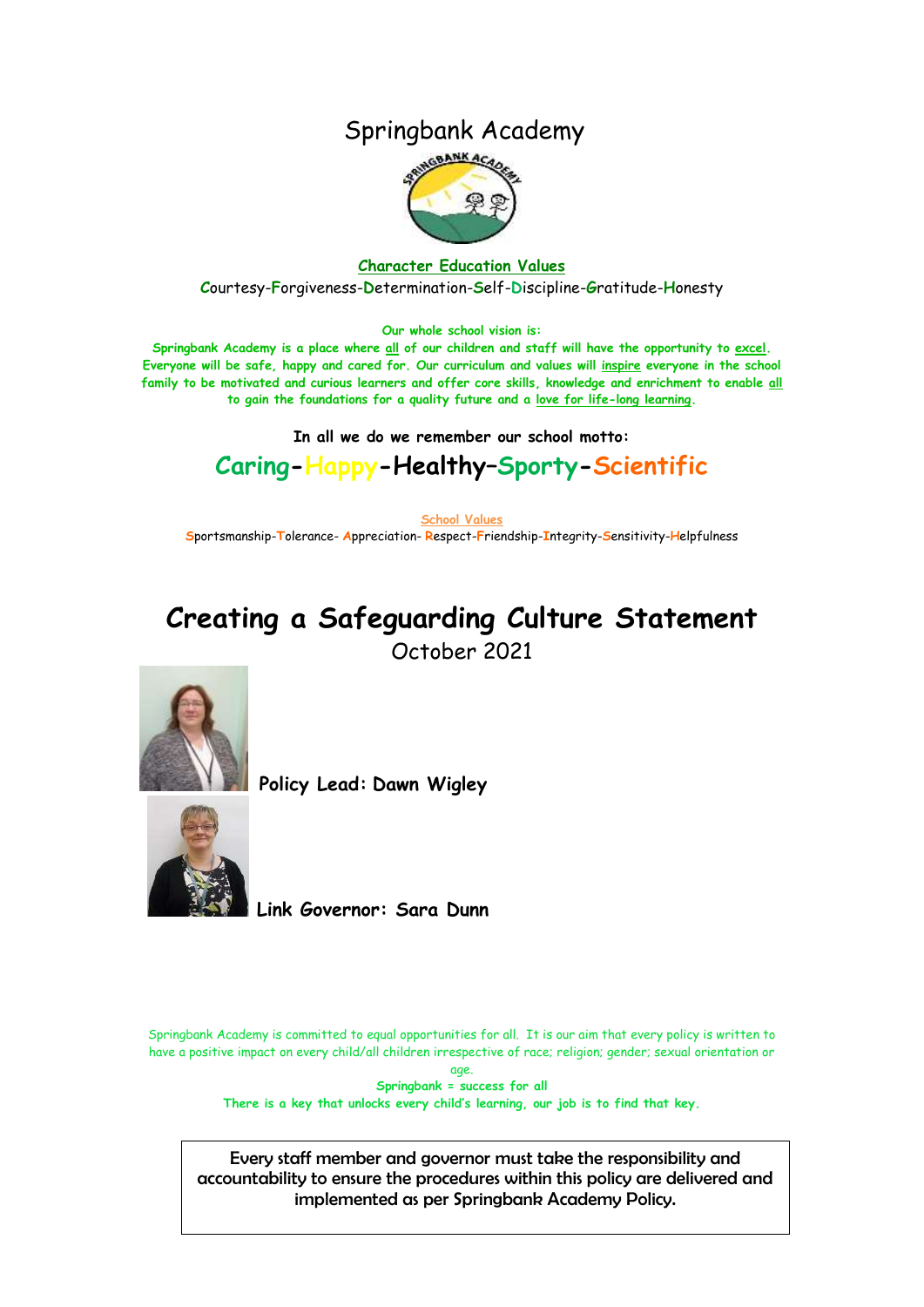## **Safeguarding Statement**

At Springbank Academy, the health, safety and well-being of every child and member of staff is of paramount importance, with the expectation firmly rooted in our school vision. Our mission is stay safe! Excel! We always take the time to actively listen to our pupils and families and take seriously what they tell us. Our aim is that children will enjoy and be safe during their time as pupils in this school. Our overarching aim is to have systems and procedures that are embedded which will protect our children from abuse or neglect which would impair their health or development.

We work closely in partnership with parents to help all our children achieve their full potential and give them optimum life chances so they can enter adulthood successfully. We will play our part to make sure every child grows up in circumstances that provide effective care.

Our concern about a child may mean that we have to consult other agencies even before we contact parents. The procedures, which we follow, have been laid down by the Nottinghamshire Safeguarding Children's Partnership, which the school has adopted and refined to match our context. The LA Child Protection Policy is in line with the KCSIE for the safety of all. We are always fully alert to triggers which may signify potential child protection issues, our staff are regularly trained and empowered to voice any concerns in a timely way. We know it is our duty to report all concerns.

In conjunction with the Child Protection Policy, the school's Local Governing Body has adopted and accepted additional policies. These policies are detailed on our policy list and are designed to work hand in hand to ensure that all children in our school can flourish. We aim to develop not just a policy but a full safeguarding ethos and culture at Springbank Academy that interweaves in to all we do in a school day. This will protect any child that is suffering, or likely to suffer significant harm as a result of abuse or neglect.

## **The Health and Safety Policy**

The school has a detailed Health and Safety Policy, which is monitored regularly by the safety governor.

The Premises Team and the Safety Governor oversee the implementation of the policy. Any concerns from staff are reported to any of the above who will carry out an initial examination, assessing what remedial action needs to take place.

Each term there is a fire drill that practises efficient evacuation from the buildings. The school conducts an annual Fire Risk Assessment and staff training.

There is also a critical incident and emergency plan that details what staff and parents should do in the case of emergencies.

## **First Aid**

In school, there are always trained members of staff who are paid an honorarium to oversee and manage first aid. There are a number of first aid kits situated around school. When a child is poorly, or has suffered an accident in school or on the playground there is a protocol for staff to follow: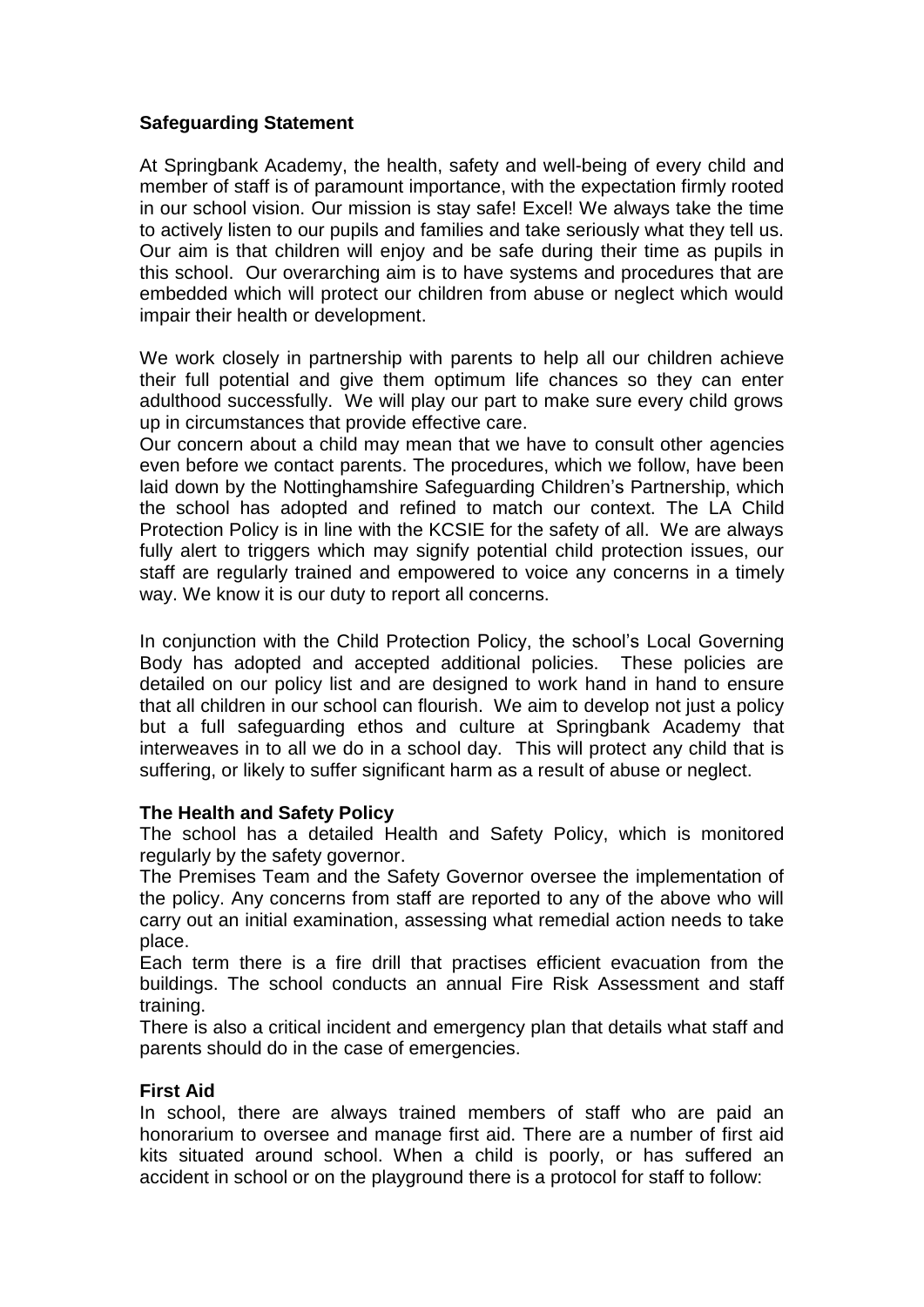- A trained first aider is consulted.
	- All first aid incidents are reported to the senior leader on duty that day and child seen.
	- All incidents are passed to the office verbally for a text or phone call to be made to parent/carer.
	- All first aid incidents are recorded on the school's electronic system for audit purposes.
	- For head injuries an email is sent with an advice slip to parent/carer.
	- If there is any doubt at all the parent's/emergency services are contacted.
	- Where the child needs to go to hospital to be checked, an SR3 form is filled out and the incident logged on the well worker system.
	- All near misses and major injuries are inputted on to the well worker site.

## **Administering medication**

School policy is that only named members of staff give medicines when the parent has completed and signed the appropriate form requesting that school administer medicine. (Due to current COVID restrictions, parents are asked to email the school office with permission for the medication to be given) For the majority of medicines, however, a dose before and after school is perfectly adequate. The medication needs to have been prescribed by a doctor or pharmacist.

For matters of an intimate nature staff are informed to deal with a child with utmost sensitivity and always to seek guidance from the Head Teacher, Safeguarding Officer or Assistant Head Teachers. In almost all situations the parents will be asked to come into school immediately so that they are part of the decision making process for such matters. In rare circumstances, the school nurse will be contacted as a matter of utmost urgency before the parent.

Refer to: policies for First Aid, Medicines and Intimate Care.

## **Site security**

Springbank Academy provides a secure site, but the site is only as secure as the people who use it. Therefore, all people on the site are asked to take responsibility to adhere to the rules, which govern it. We understand that laxity can cause potential problems to safeguarding. Therefore:

· Gates are checked throughout the day.

· The main exit is fob locked to prevent intrusion. We use the fob entry/exit system but only staff and governors are authorised to use it. In case of emergency, the doors will open automatically.

· Visitors only enter through the main entrance and after signing in. They are given and asked to wear a visitor's badge on entry.

· Pupils are only allowed home with adults with parental responsibility or confirmed permission.

· Children are never allowed to leave school alone during school hours and if collected by an adult, signed out.

Should a child leave the school premises without permission then staff have been informed never to chase after a child, but rather to report immediately to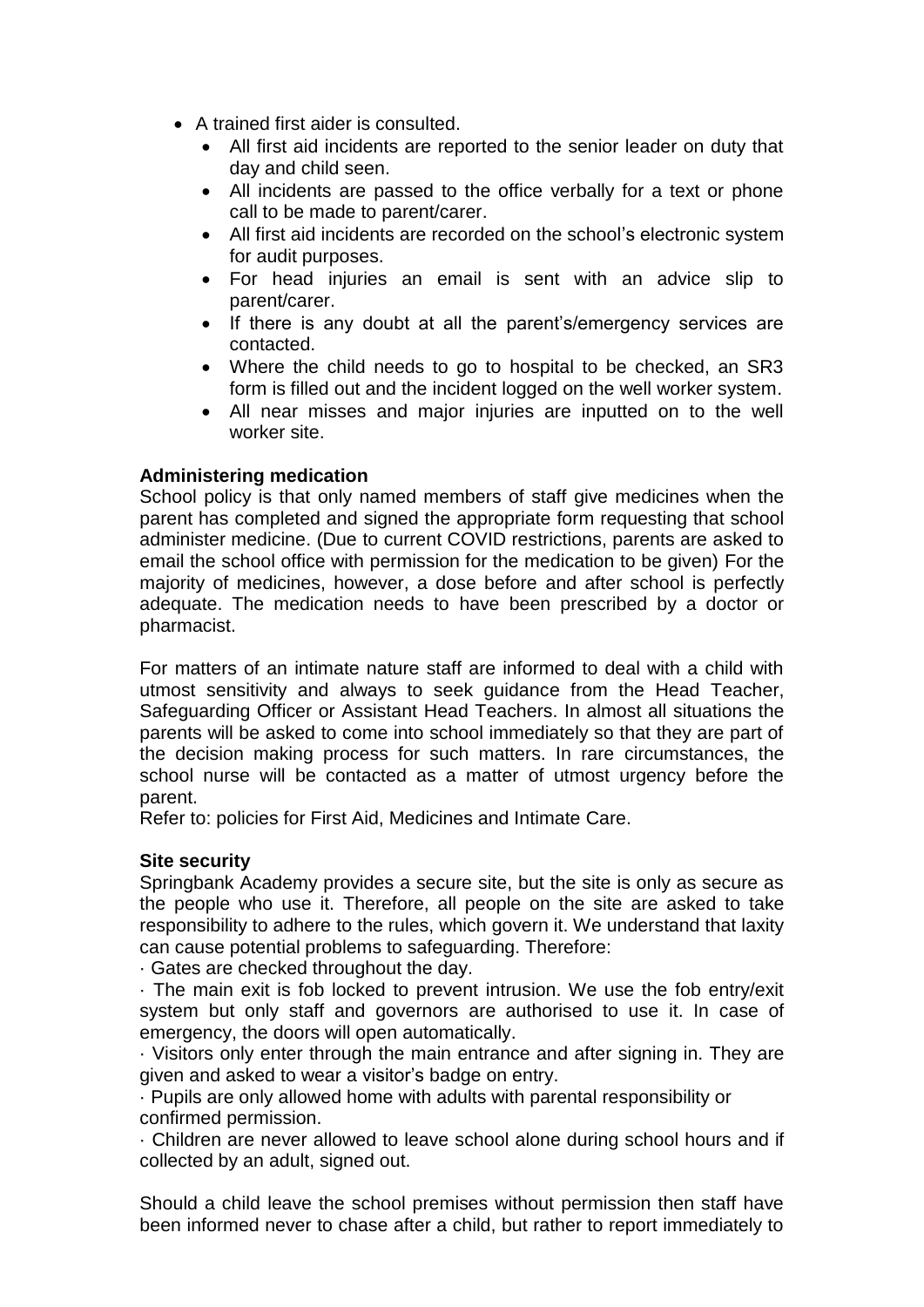the office. Parents and the police will then be informed of the circumstances. The police will be informed immediately.

#### **Attendance**

Excellent attendance, when children are well, is expected of all children, but when children are unwell, parents are expected to confirm absence by telephone or text as soon as possible. If there is no notification, school has a policy of first day calling and texting home to ascertain each child's whereabouts. Home visits are also undertaken to all vulnerable children and where siblings are absent at the same time.

The school works closely with Early Help whenever a child's attendance and punctuality causes concern. Attendance rates are reported annually to the government through the census and all parents through newsletters and achievement assemblies and weekly attendance meetings.

Positive measures are in place to encourage children to attend regularly and punctually and the school is aware of its right to take legal action against parents who do not ensure good attendance and punctuality. New DfE guidance is always implemented rigorously and in a timely manner.

## **Appointments of staff and induction of newly appointed staff and work placements**

All staff that are appointed to work in school have an enhanced DBS, prohibition and disqualification check. This search highlights people who have a criminal record or if previous allegations have been made against them. If staff are found to have a criminal record the appointment is considered by the Head teacher and the Local Governing Body to see if the conviction or caution would render them unsuitable to work with children.

The Head teacher and link governor sits on all appointment panels where the candidates are external applicants. The Head teacher, recruitment governor, ITT lead, Assistant Head teacher, Head teacher PA and an associate governor have undertaken the Safer Recruitment Training. New staff have a full induction into safeguarding practices before starting. Newly appointed staff are assigned a mentor for their induction period and beyond if they are an Early Year Career Teacher. It is the responsibility of the mentors to familiarise new staff with procedures and policy, which affect the health and safety of all at school but especially the children.

## **Induction of volunteers**

All volunteers who have an opportunity for regulated contact with children are scrutinised for the type of DBS needed. We ask the following questions: Is the volunteer supervised? If yes a standard DBS is obtained and a Risk Assessment undertaken.

Is the volunteer not supervised? If no an enhanced DBS with Barred list and prohibition check is obtained.

## **Welcoming visitors**

It is assumed that visitors with a professional role i.e. the School Nurse or members of the police already have relevant clearance but the office still checks this with the LA/firm's annual letter before admittance is granted. Official identification is checked before entry. The Head teacher PA keeps a record of all forms, DBS checks and confirmation that safeguarding checks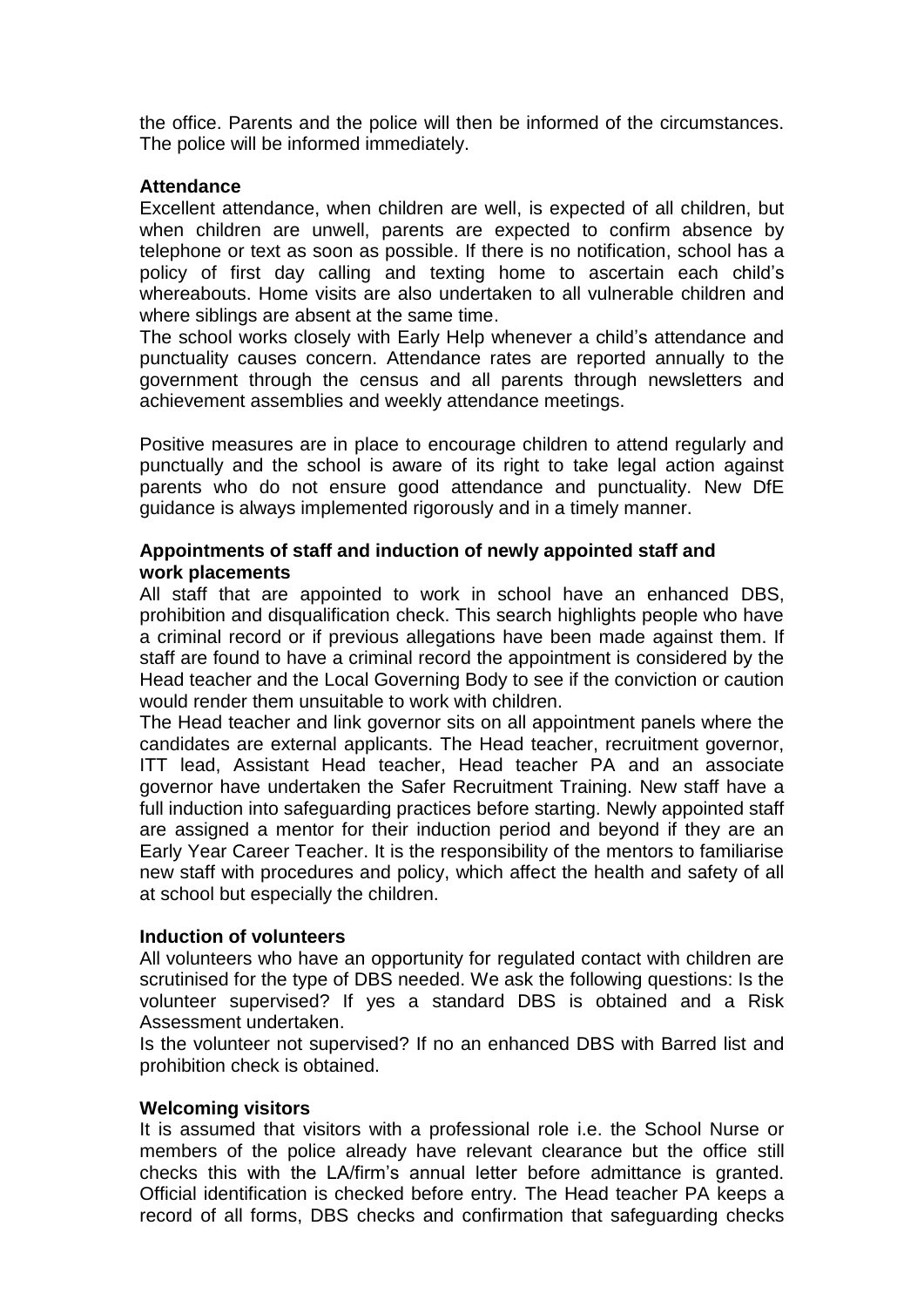have been carried out are recorded on the Trust's Single Central Record system.

## **Child Protection Policy**

The Designated Safeguarding Lead is Adam Lumley and the Deputy Safeguarding Lead is Julie Vaccari. The full-time safeguarding officer is Dawn Wigley. The staff safeguarding representative for Child Protection is Kerry Williams. The designated link governor is Miss Sara Dunn. There is a Child Protection Policy. It is the Local Governing Body's duty to ensure the policy is reviewed and approved annually and any deficiencies within the policy addressed immediately. Certain governors and all staff have had appropriate whole school child protection refresher training, which is updated at least every three years.

The Child Protection Policy is supported by the Behaviour and Attitude Policy; This school follows the DfE guidelines which asserts that physical restraint may be used if there is the possibility that a child may be about to cause harm to him/ herself or to another. It also asserts that on no occasion should such physical contact be used as a punishment. A record is filled in every time physical restraint is used and kept in the behaviour and attitudes folder. Parents are notified on each occasion. Our vision is to handle with words and therapeutic action rather than physical restraint.

All allegations of abuse by or complaints of a teacher will be dealt with following the Local Safeguarding Board procedures. For any complaints about the Head teacher the Chair of Governors Caroline Cantwell should be contacted directly.

## **The Design of the Curriculum**

The curriculum deals with safeguarding in two ways. Firstly, through subjects such as Character Education, Personal, Health, Relationship, Sex Education and Physical Education where relevant issues are discussed and debated with the children. Topics include such themes as D.A.R.E. (Drugs, Awareness, Resistance, Education), Emerging Threats and Stranger Danger. Children are encouraged to explore and discuss these sensitive and complex issues.

Secondly, the curriculum is designed so that safety issues within the subject are discussed and safe practices taught, such as using equipment properly in PE and Design and Technology. At all times there are appropriate staffing levels and when the curriculum is taken out of school the agreed pupil/adult ratios are maintained. The lead adult always assesses visits as to the level of risk and all trips are finally authorised by the EVC co-ordinator Mr Adam Lumley or in his absence Mrs Kerry Williams.

Visiting speakers, with correct clearance are always welcomed into school so they can give specialist knowledge to the children.

Staff are trained through group discussions, online training and toolbox emails in recognising the features of:

- 1. FGM
- 2. Radicalisation and Terrorism (Prevent)
- 3. County Lines
- 4. Breast Ironing
- 5. Childs Sexual Exploitation
- 6. Enforced Marriage
- 7. Upskirting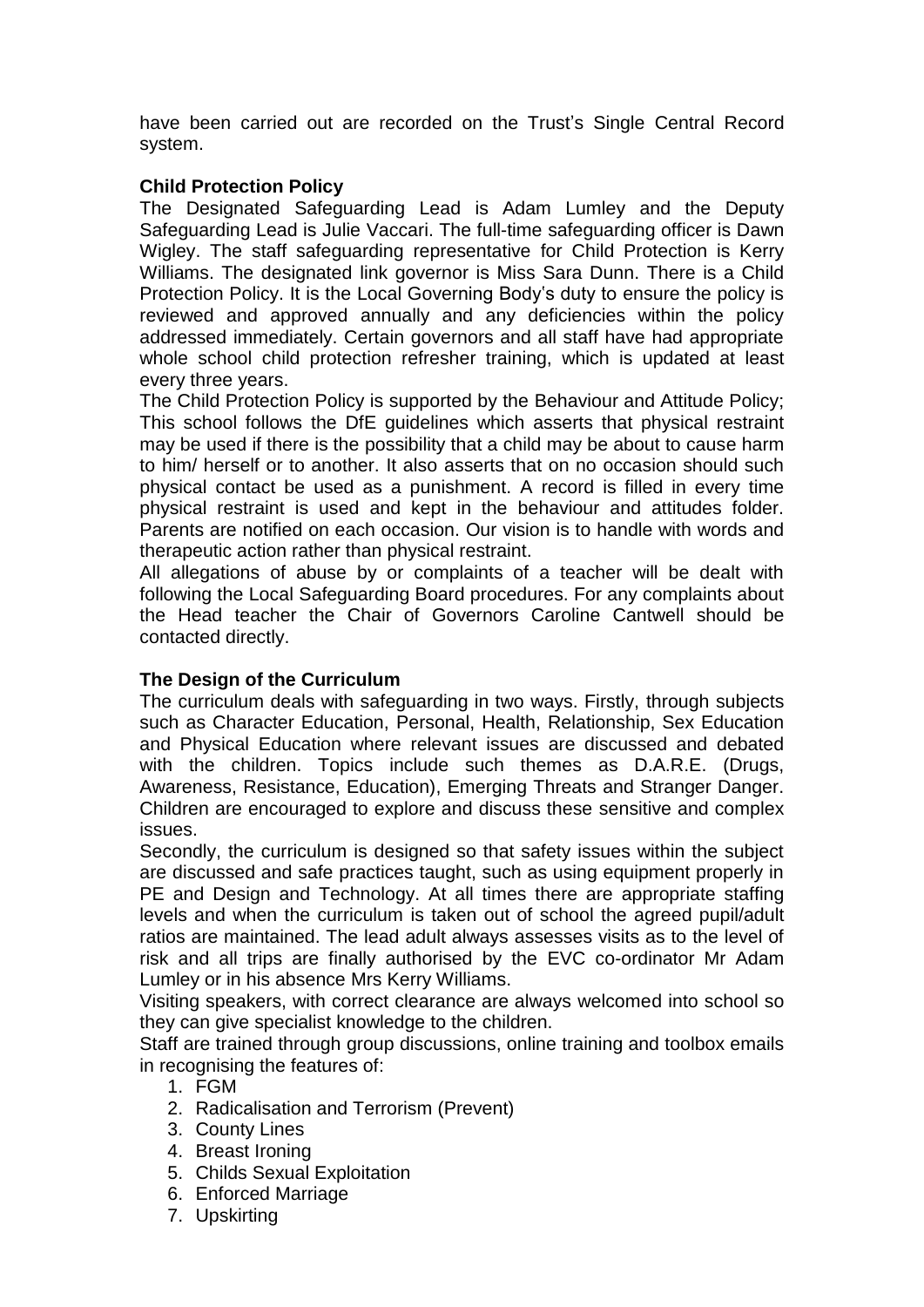#### 8. Contextualised Safeguarding

And through an annual online programme. Reading and training time is allocated through the year.

The children and staff team are provided with theatre workshop sessions and debates to support us in delivering Emerging threats to Children and the dangers of the internet. Extra topics are added according to events or incidents within school learning and the local community. Currently we are moving to online.

#### **Internet Safety**

Children are encouraged to use the internet as much as is possible, but at all times in a safe way. The computer screens in school warn children to be safe each time they use them. Parents are asked if they agree to their child using the internet using the GDPR form. Each year in the autumn term there is a whole school focus on safe use of the internet. The school has won an internet safety poster competition. Year 6 have created filmed scenarios for children to watch the following year highlighting the dangers of using the Internet. A 'stranger danger' film has been created which focussed on the danger of the communicating with people online. Pupils are always supervised whilst online and teachers ensure every child knows how to keep safe. If teachers know of misuse, either by a teacher or child the issue is reported to the computing subject leader without delay. Action is taken immediately. The computing subject leader has overall responsibility for ensuring the staff team and children use the internet safely.

## **Equal opportunities**

Springbank ensures that equal opportunities are available for everyone, regardless of sex, class and ethnic group or ability range.

We ensure that all children with disabilities are able to take a full and active part in every lesson and every measure will be taken to ensure this.

## **Behaviour policy**

Good behaviour is essential in any community and at Springbank we have very high expectations and steadfast attitude for good conduct and learning. Although the main emphasis is always on positive management of behaviour, there are also times when children have to be disciplined in order to maintain the safety and security of all children. For this we rigorously implement our behaviour consequence snake.

There are numerous rewards available to children:

- · Stickers
- · Text/postcard home
- · Treasure box treats

The behaviour ladder, support and therapies to unlock your potential, comprises steps which have a progressive consequence taking into account repeated behaviours. Each day is classed as a 'brand new start' for all.

In extreme circumstances the staff team are discouraged from handling children as there is a behaviour response team who are all trained in dealing with 'Children with Risky Behaviours'. The behaviour team know the safe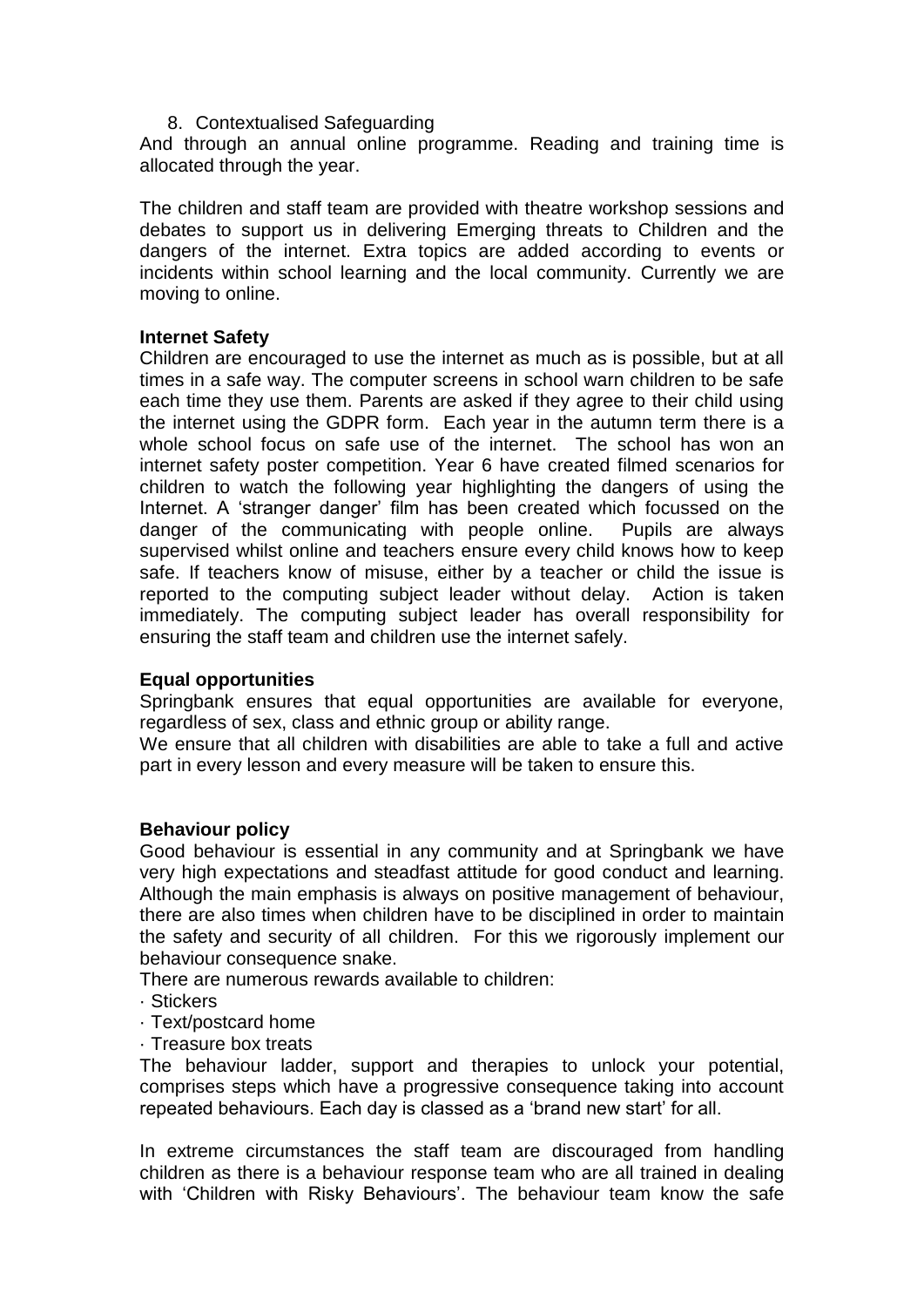methods for restraining a child so that they do not harm either themselves or others.

## **Anti Bullying Policy**

Springbank's definition of bullying is: "A systematic and extended victimisation of a person or group, by another or group of others."

The school's response to this is unequivocal. Adults must be informed immediately and action will take place. Children are told that silence is the bully's best friend. Although bullying in this school is rare the school always acts swiftly with a process of investigation, communication and action. Bullies will not be tolerated. There is a more detailed Anti-Bullying Policy which details recording procedures etc. We have a 'Yell and Tell' culture in school.

## **Racial tolerance**

We have a combined equal opportunities Policy. We want our children to be prepared for an ethnically diverse society. The school will work tirelessly to promote racial equality and harmony by preventing and challenging any forms of racism. If anyone ever feels unjustly treated, then the school welcomes and values a response. Senior leaders are currently undertaking unconscious bias training.

Racism is tackled in both the RE and in the pastoral care curricula. The children take part in discussions designed to raise awareness and address prejudices. From time to time visitors also work with the children.

All bullying of children/adults with protected characteristics are reported to the Local Governing Body termly.

## **Photographing and videoing**

There has been a lot of controversy about adults photographing and filming young people. The concerns are genuine, however we take a sensible, balanced approach, which allows parents to photograph and film providing they follow certain guidelines:

Parents consent to school taking photographs by signing a permission slip upon entry to school. School photographs that are for use outside of school are anonymous unless specific permission has been received from parents. At the start of any concert/performance, we ask that all parents only use the photographs and videos for personal use. The new GDPR consent forms allow parents/carers to opt in or out of different permissions.

#### **Whistleblowing**

If members of staff ever have any concerns about the behaviour or intentions of any person within the building, school grounds or within proximity of children, they have a professional duty to inform the leadership accordingly. This can be done in writing or verbally but staff are prepared to discuss issues in the confidence that any such matter will be dealt with sensitively and with the necessary degree of confidentiality.

At Springbank Academy we believe an excellent safeguarding **culture** is vital for our children as it will be a tool for enhancing their lifestyles in the community and in the future. The staff team are totally committed to improvement in this area until we are exemplary in every practice on a daily basis. Only then can we be assured that our children are safe. SLT